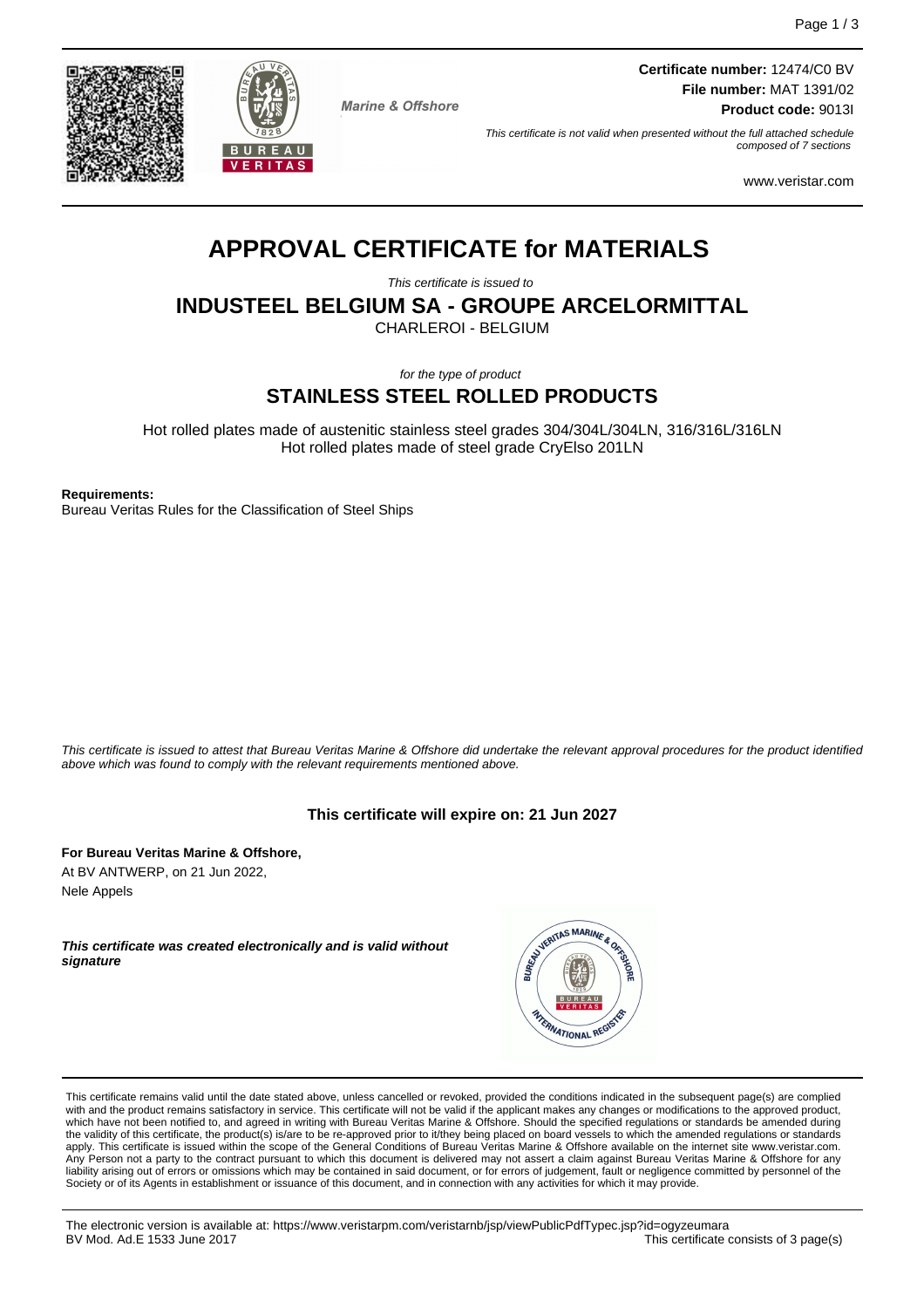## **THE SCHEDULE OF APPROVAL**

## **1. PRODUCT DESCRIPTION :**

Hot rolled plates.

| <b>Steel grade</b> | <b>Dimension range</b> | <b>Delivery condition</b>                                                         |
|--------------------|------------------------|-----------------------------------------------------------------------------------|
| 304/304L/304LN     | Thickness up to 50mm   | Solution annealing treatment at 1050°C min. followed<br>by water or air quenching |
| 316/316L/316 LN    | Thickness up to 50mm   | Solution annealing treatment at 1050°C min. followed<br>by water or air quenching |
| CryElso 201 LN     | Thickness up to 25mm   | Solution annealing treatment at 1050°Cmin. followed<br>by water or air quenching  |

Steelmaking by Electric Arc Furnace. Ladle treatment by Vacuum Oxygen Decarburization (VOD), Vacuum Degassing (VD), Thyssen Niederrhein (TN) , as applicable. Continuous casting.

## **2. DOCUMENTS AND DRAWINGS :**

2.1-Documents issued by Industeel Belgium SA - Group Arcelor:

- "Industeel Belgium" dated September 2015, Ref.P008F Rev.14 dated 08/09/2014, "Steel making process" Rev.0 dated February 2017, Ref.P0806F Rev.04 dated 23/01/2017, Ref.P0905F Rev.05 dated 22/06/2014, Ref.P0957F Rev.11 dated 12/09/2013, Ref.P0962F Rev.03 dated 21/03/2011, Ref.P0955F Rev.10 dated 21/03/2011, Ref.P1050F Rev.06 dated 18/06/2014, Ref.P1003F Rev.06 dated 18/06/2014.

- Document NR 480 Section 2 – 201LN BV Marine dated December 2020.

- Procedure No. P1453A rev.3 dated 14 June 2022.

2.2-Chemical composition (weight %) on ladle for steel grade 201LN CryElso:

| $\mathbf C$ | Si          | Mn                   | P            | S            | $\mathbf{C}$ r         | Ni                     | Cu         |
|-------------|-------------|----------------------|--------------|--------------|------------------------|------------------------|------------|
| $0.03$ max. | $0.75$ max. | 6.4 max.<br>7.5 max. | $0.045$ max. | $0.015$ max. | 16.0 min.<br>17.0 max. | 4.0 min.<br>$5.0$ max. | $1.0$ max. |
|             |             |                      |              |              |                        |                        |            |
| N           | Ti          | Mo                   |              |              |                        |                        |            |

2.3-Mechanical properties for steel grade 201LN CryElso:

|       | Yield strength   |                            | <b>Tensile strength</b> | <b>Elongation</b> | <b>Charpy V-notch impact test</b>           |
|-------|------------------|----------------------------|-------------------------|-------------------|---------------------------------------------|
|       | $Rp0,2 (N/mm^2)$ | Rp1,0 (N/mm <sup>2</sup> ) | (N/mm <sup>2</sup> )    | $A5(\%)$          | Average absorbed energy (J)<br>(Test temp.) |
| 201LN | 310 min.         | 370 min.                   | $655 - 850$             | $45$ min.         | Trans. 35 J min. (at -196 $^{\circ}$ C)     |

## **3. TEST REPORTS :**

3.1-Documents issued by Industeel Belgium:

- "Bureau Veritas Approval Program for Material CLC 18.8 N+" and dated 2002.

3.2-Documents issued by Industeel Belgium SA - Group Arcelor:

- "Approval test program on 304LN according to BV Marine requirements" with results dated May 2015.

- "Approval test program on 316L according to BV marine requirement" dated 18/05/2017.

-"Mechanical properties and chemical composition-316L" dated 14/04/2017; "Mechanical properties and chemical composition-304L" dated 17/05/2017.

- Document NR 480 Section 2 – 201LN BV Marine dated December 2020, tests Ref.348787 and Ref.348790 dated 16/12/2020.

3.3-Report Ref.CET0183144\_PV\_partiel\_01-b dated 30/07/2020 issued by Cetim.

## **4. APPLICATION / LIMITATION :**

As per Bureau Veritas Rules for Classification.